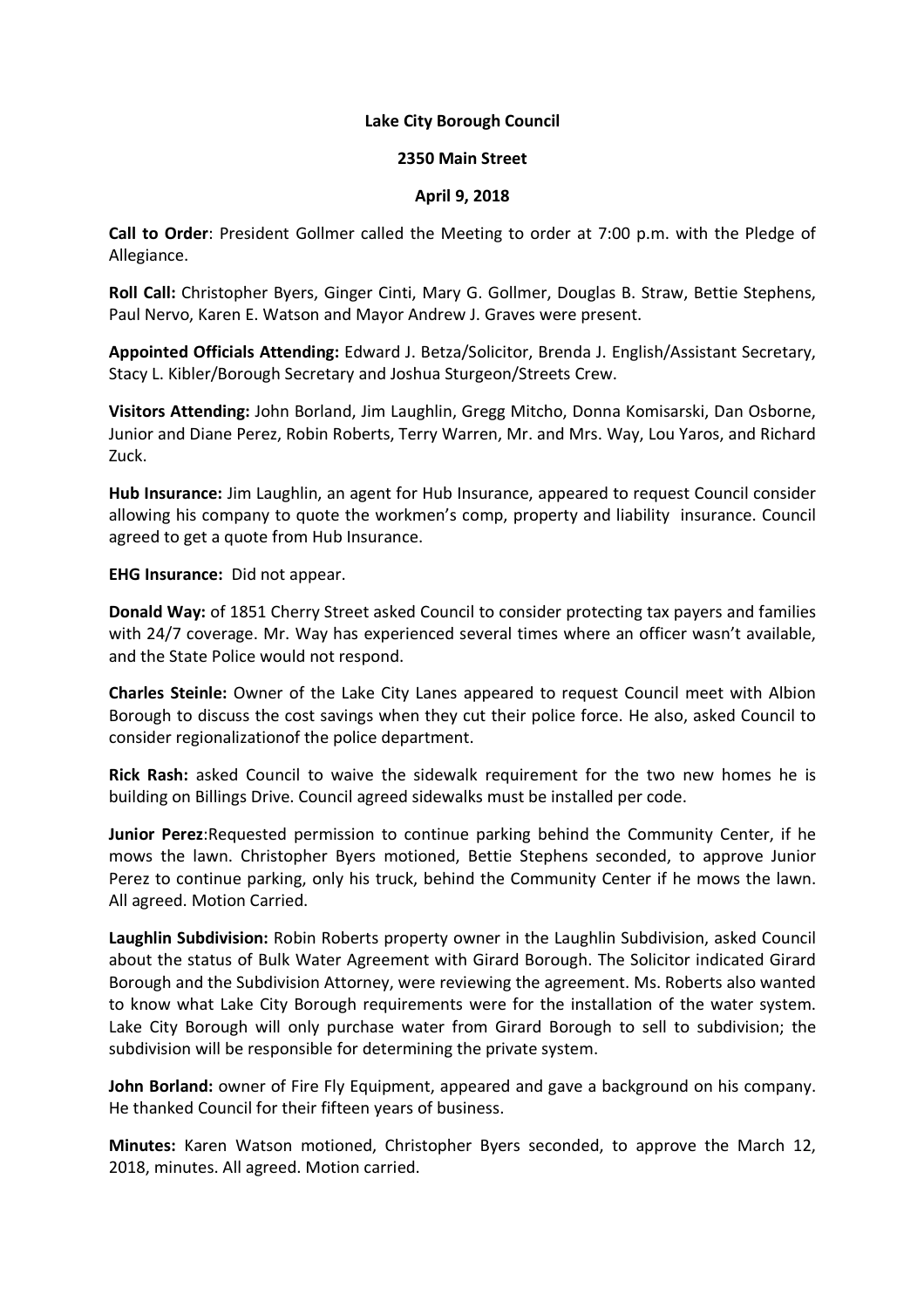**Bills for Approval:** Karen Watson motioned, Ginger Cinti seconded, approving the April Bills;holding payment for Turner Technical Services until verification of the warranty and that jetter works. All agreed. Motion carried. The Borough Crew will start changing the oil in the police cars.

**Street Sweeping:** Russell Standard submitted a quote of \$1,250 for a minimum of 10 hours to sweep the borough streets. Beute and Bliley quoted \$110 hour with no minimum. Girard Borough was not interested in sweeping the streets. They will sweep the parade route in June if needed. Girard Township, does not have a working sweeper. Karen Watson motioned, Bettie Stephens seconded, to approve Beute and Blily to sweep the streets. All agreed. Motion carried.

**Streetlight:** Rick Rash requested to install a streetlight at the corner of Fall Drive and Smith Street. Council agreed there were enough lights on Smith Street and denied the request.

**Cable Franchise Ordinance:** Ginger Cinti motioned, Karen Watson seconded, to approve Ordinance 428-18. All agreed. Motion carried.

**Truck Repair:** The Borough Secretary will get estimates on fixing the one ton and International. The purchasing committee will review the estimates.

**Fire Extinguishers:** Three quotes were received for the annual fire extinguisher maintenance. Council will review the quotes for the April 26, 2018 meeting.

**Certificate of Deposits:** The Borough Secretary will get short term certificate of deposit rates for the savings accounts.

**Girard Township:** requested Council consider selling the 10 acres at the corner of Middle and Nursery Road. Council agreed they were not interested in selling the property.

**Community Meeting:** Council will hold a community meeting in May to update the residents on sewage treatment plant, and other issues of the borough.

**Paving Project:** Christopher Byers, motioned, Paul Nervo seconded to advertise the 2018 paving project after the streets committee confirms the project. All agreed. Motion carried. Council would like to mill the roads. The Borough Secretary will contact Voices of Independence for possible grant funding for the handicap curb ramps.

**Mutual Aid Agreement:** Karen Watson motioned, Bettie Stephens seconded, to reaffirm the mutual aid with Girard Borough. All agreed. Motion carried.

**Cherry Street Park:** The pavilion at Cherry Street Park is in need of some maintenance. Mayor Graves will prepare an estimate for the next meeting.

**Borough Secretary/Treasurer:** Stacy Kibler announced her retirement as of May 11th, 2018.

**Seat Covers:** Council agreed seat covers for the 2016 utility truck could be purchased through Carhartt or WeatherTech.

**Juvenile Probation:** Christopher Byers will have Juvenile Probation contact the Borough Secretary to setup community service.